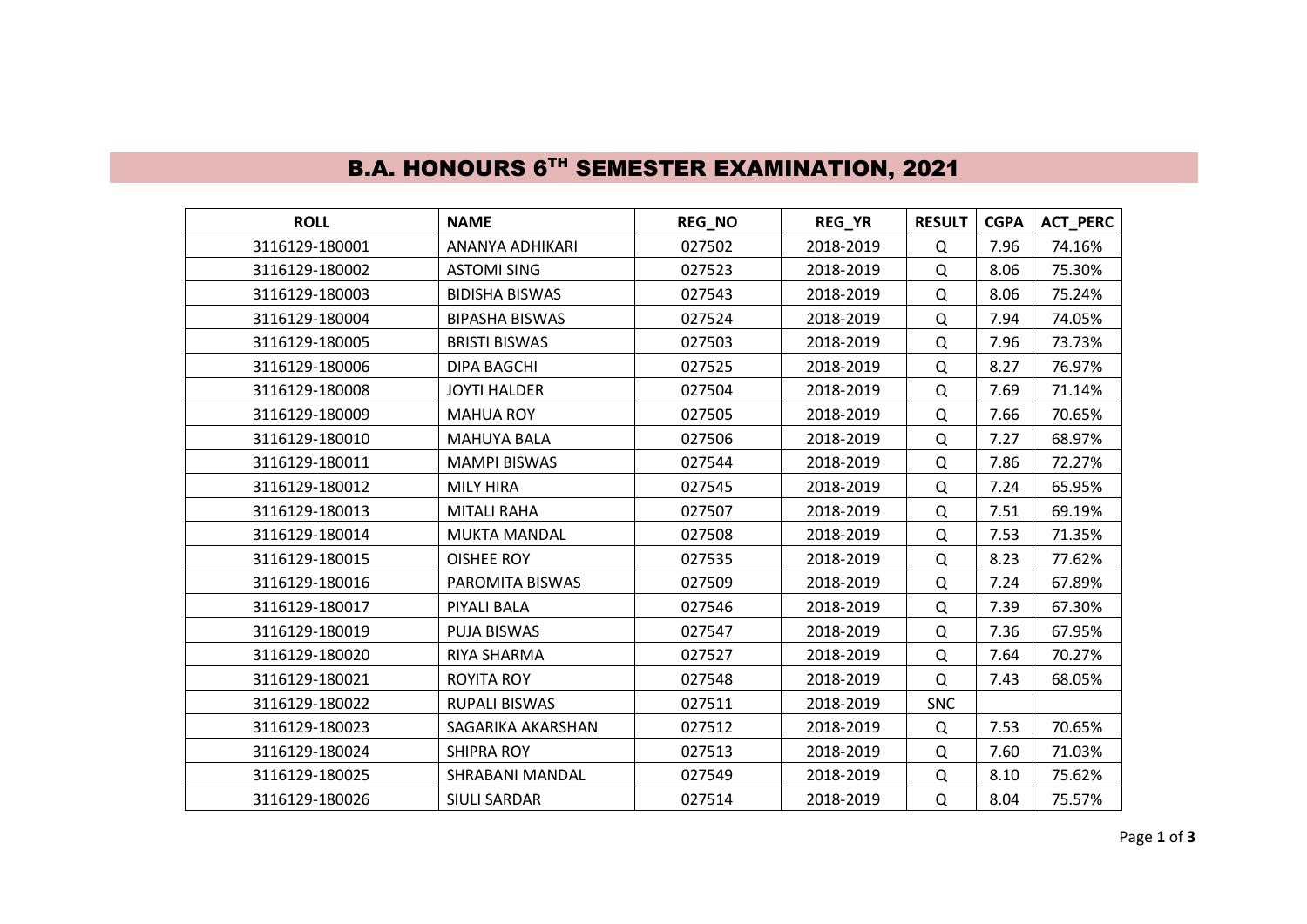| <b>B.A. HONOURS 6TH SEMESTER EXAMINATION, 2021</b> |                           |        |           |   |      |        |  |
|----------------------------------------------------|---------------------------|--------|-----------|---|------|--------|--|
| 3116129-180027                                     | <b>SOMA MONDAL</b>        | 027550 | 2018-2019 | Q | 6.96 | 64.05% |  |
| 3116129-180028                                     | SONALI BISWAS             | 027551 | 2018-2019 | Q | 7.53 | 69.46% |  |
| 3116129-180029                                     | SONIA MONDAL              | 027515 | 2018-2019 | Q | 8.90 | 83.62% |  |
| 3116129-180031                                     | <b>SUJATA BISWAS</b>      | 027552 | 2018-2019 | Q | 7.46 | 68.86% |  |
| 3116129-180033                                     | <b>SUSHMITA BISWAS</b>    | 027553 | 2018-2019 | Q | 7.91 | 72.00% |  |
| 3116129-180034                                     | <b>SUSMITA HALDER</b>     | 027517 | 2018-2019 | Q | 7.13 | 65.89% |  |
| 3116129-180035                                     | <b>SWETA PAUL</b>         | 027529 | 2018-2019 | Q | 7.54 | 68.70% |  |
| 3116129-180036                                     | <b>TANU BISWAS</b>        | 027518 | 2018-2019 | Q | 7.91 | 73.57% |  |
| 3116129-180038                                     | <b>ANIRBAN ROY</b>        | 027554 | 2018-2019 | Q | 7.81 | 73.30% |  |
| 3116129-180040                                     | <b>AOLIP GHOSH</b>        | 027555 | 2018-2019 | Q | 7.10 | 65.19% |  |
| 3116129-180041                                     | <b>ARABINDU ROY</b>       | 027531 | 2018-2019 | Q | 7.36 | 67.14% |  |
| 3116129-180043                                     | <b>BIPLAB MANDAL</b>      | 027557 | 2018-2019 | Q | 7.07 | 65.19% |  |
| 3116129-180044                                     | <b>DEBASISH SARKAR</b>    | 027558 | 2018-2019 | Q | 7.33 | 68.00% |  |
| 3116129-180047                                     | <b>MANOBENDRA SHIL</b>    | 027537 | 2018-2019 | Q | 7.99 | 73.84% |  |
| 3116129-180048                                     | <b>MANOJ SARKAR</b>       | 027519 | 2018-2019 | Q | 7.39 | 68.05% |  |
| 3116129-180049                                     | NARATTAM BAIRAGI          | 027520 | 2018-2019 | Q | 7.36 | 69.73% |  |
| 3116129-180050                                     | <b>NAYAN SHARMA</b>       | 027560 | 2018-2019 | Q | 6.99 | 64.76% |  |
| 3116129-180051                                     | PRANAB MANDAL             | 027561 | 2018-2019 | Q | 6.94 | 64.38% |  |
| 3116129-180052                                     | PRANAY MAZUMDER           | 027562 | 2018-2019 | Q | 8.09 | 74.86% |  |
| 3116129-180055                                     | SAYAN SHARMA              | 027563 | 2018-2019 | Q | 7.77 | 72.43% |  |
| 3116129-180056                                     | SOURAV MAJUMDER           | 027521 | 2018-2019 | Q | 7.69 | 71.68% |  |
| 3116129-180058                                     | <b>SUBHADIP PRAMANICK</b> | 027533 | 2018-2019 | Q | 7.53 | 70.32% |  |
| 3116129-180059                                     | <b>SUDEB ROY</b>          | 027540 | 2018-2019 | Q | 7.93 | 73.35% |  |
| 3116129-180060                                     | <b>SUKLA MONDAL</b>       | 027534 | 2018-2019 | Q | 8.14 | 76.43% |  |
| 3116129-180061                                     | <b>SUROJIT BARAI</b>      | 027541 | 2018-2019 | Q | 8.01 | 76.11% |  |
| 3116129-180062                                     | TANMAY DEBNATH            | 027542 | 2018-2019 | Q | 7.84 | 72.97% |  |